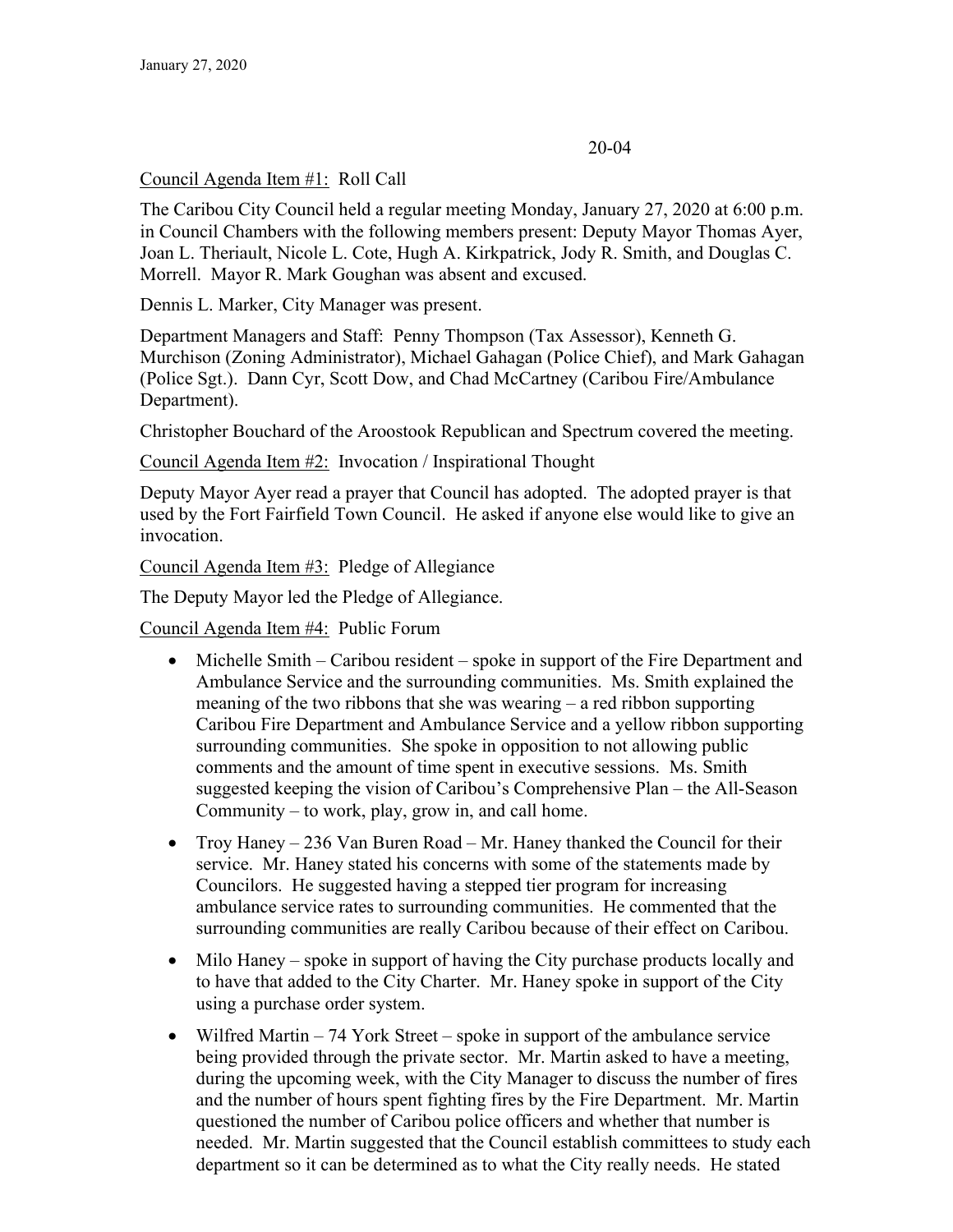the surrounding communities haven't been paying fair share for ambulance service.

Deputy Mayor Ayer read a statement from Mayor Goughan concerning Ambulance and Fire. Mayor Goughan wrote that he doesn't want the City to get out of having these services for the residents of Caribou, but his personal belief is the City should get out of the ambulance business for surrounding communities. A copy of the Mayor's comments were given to Aroostook Republican reporter Christopher Bouchard.

Deputy Mayor Ayer stated that he isn't in favor of getting rid of these services for Caribou citizens.

To his friends and neighbors, Councilor Morrell suggested that they listen to the whole conversation. He stated that the City isn't in the position to contract out services to other communities. He suggested that individuals could email councilors and not wait until a Council meeting to speak out.

Deputy Mayor Ayer pointed out to Ms. Smith that Public Forum is closed and that she should direct her response to Mr. Marker and they will be addressed at the next meeting.

Council Agenda Item #5: City Council Minutes

a. November 18, 2019 Workshop

Motion made by D. Morrell, seconded by N. Cote, to accept the minutes of the November 18, 2019 Workshop meeting as presented. (6 yes) So voted.

b. January 7, 2020 Workshop

Motion made by J. Theriault, seconded by D. Morrell, to accept the minutes of the January 7, 2020 Workshop meeting as presented. (6 yes) So voted.

Council Agenda Item #6: Bid Openings, Awards, and Appointments

a. Spirit of America Nominations

Caribou residents were encouraged to send in, for Council consideration, the names of an individual or group for this special recognition for 2020.

b. Caribou High School Basketball – Down Syndrome Awareness Campaign

Head High School Boys' Basketball coach Kyle Corrigan spoke about the team's community service project. Coach Corrigan spoke about the community support that was shown to the team during their run to becoming state champions and how they wanted to give back. The team captains came up with the Down Syndrome Awareness cause. He gave a shout out to Assistant Coach Ben Rosser and team captains Alex Bouchard and Parker Deprey. The team has raised \$800 and has 700 pairs of mixed matched socks.

Assistant Coach Ben Rosser extended thanks to the community for stepping up and seeing that last year's team received State Champion jackets.

Deputy Mayor Ayer praised the team and referred to them as a 'class act".

Council Agenda Item #7: New Business & Adoption of Ordinances and Resolutions

a. Discussion and Possible Action Regarding Liquor License Renewal for Bechard's Grille

Motion made by J. Smith, seconded by D. Morrell, to approve the liquor license renewal for Bechard's Grille as presented. (6 yes) So voted.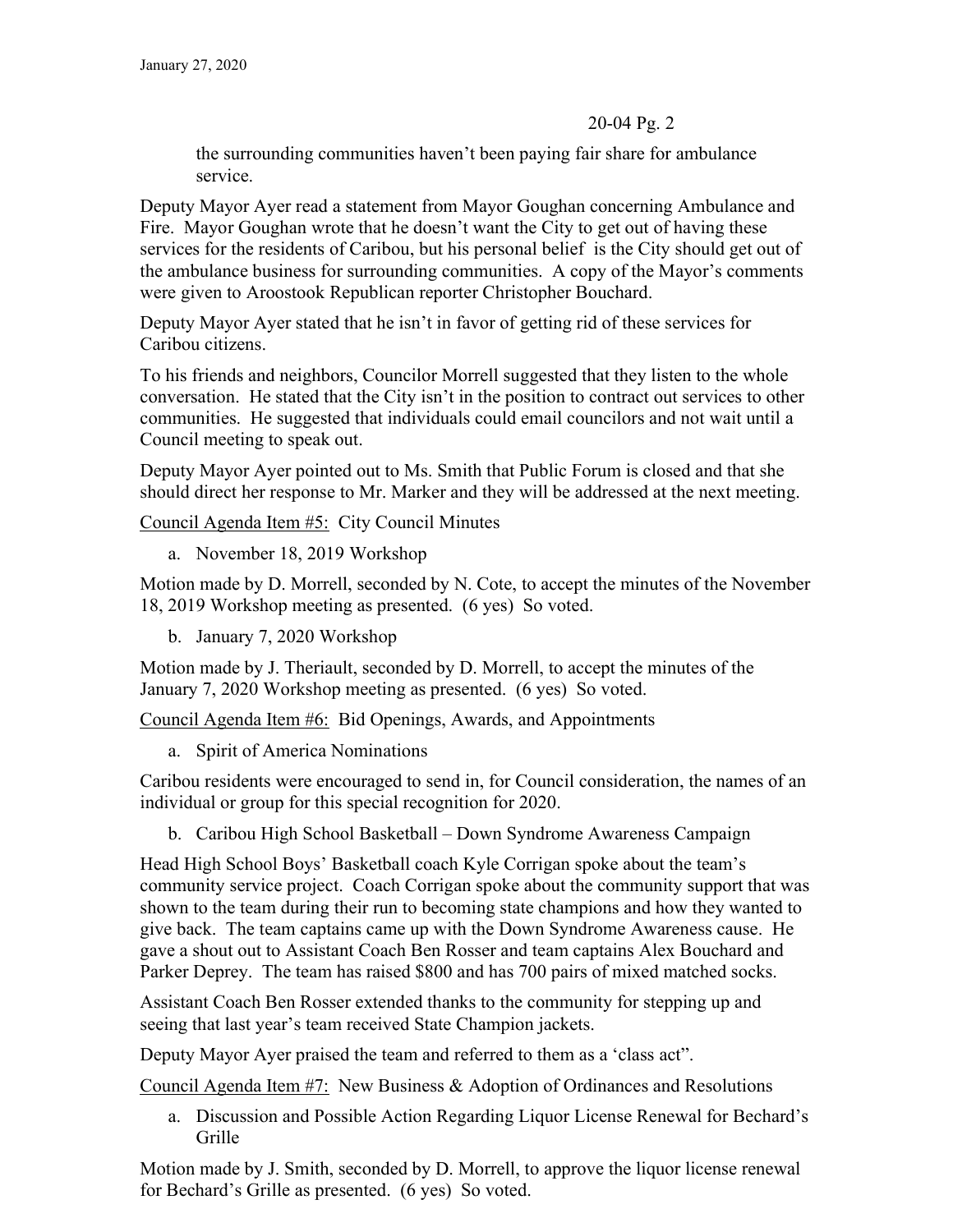b. Discussion and Possible Action Regarding Liquor License Renewal for Mascoto's Restaurant

Motion made by H. Kirkpatrick, seconded by J. Smith to approve the liquor license renewal for Mascoto's Restaurant as presented. (6 yes) So voted.

c. Discussion and Possible Action Regarding 2020 Election (March 3, Presidential Preference Primary & Referendum Elections)

Motion made by H. Kirkpatrick, seconded by D. Morrell, to approve an 8:00 a.m. opening time and the appointment of Jayne R. Farrin as Election Warden and Danielle M. McLaughlin and Cherie Garman as Deputy Election Wardens for the March 3, 2020 Presidential Preference Primary and State Referendum Election. (6 yes). So voted.

d. Discussion and Possible Action Regarding Creation of an Emergency "Rainy Day" Fund

The City Manager outlined the steps necessary to create a Credit Reserve Account as defined by Title 30-A, Part 2 §5801.

To create such a fund, the City can either:

• Appropriate funds directly (i.e. build funds into the budget). Annual appropriations "may not exceed 5% of the current tax commitment" (in 2020 that would mean \$502,200).

OR

 Transfer unencumbered surplus funds to it at the end of the any fiscal year. Historically, all unencumbered funds have been rolled into the general fund balance and used to offset future tax increases.

Motion made by H. Kirkpatrick, seconded by D. Morrell, for the City to create a Credit Reserve Account, as defined by Title 30-A, Part 2 §5801, to be called the Rainy Day Fund in the amount of \$896,029 with four sources: \$324,082 Aroostook Waste Solutions (2020), \$213,163 Aroostook Waste Solutions (2019), \$156,521 2019 additional revenues, and \$202,263 2019 unexpended expenses.

Discussion centered around, following the Charter, as to whether the 2019 additional revenues of \$156,521 should be included in the monies moved to a Credit Reserve Account. Following the City Charter under 5.09(a), these monies are to be used to offset the 2021 budget. Councilor Morrell spoke about City's neglected buildings and then expressed his support for the motion.

Manager Marker stated the state provision states that the Council would have to determine that there was a "period of financial emergency", to necessitate the use of these funds, but doesn't define a financial emergency.

It was expressed by Councilor Theriault that she would prefer to not include the \$156,521 from 2019 additional revenues. She doesn't want to "lose track" of these funds. The Deputy Mayor Ayer suggested that this amount could be earmarked within the proposed Credit Reserve Account. Councilor Cote pointed out the use of the \$156,521 in 2021 is already preplanned and pulling those funds out of a Credit Reserve Account doesn't constitute an emergency.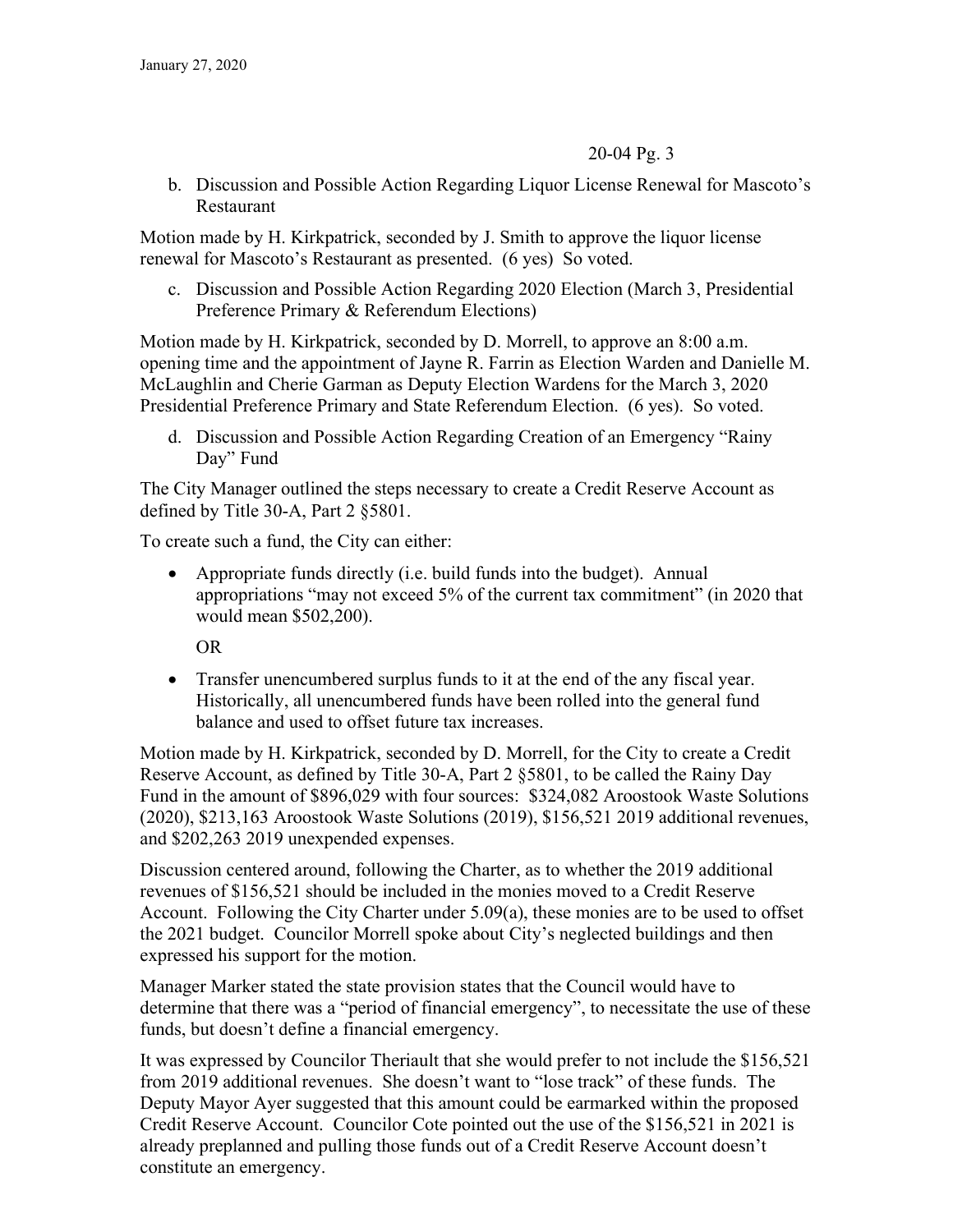Discussion closed.

(6 yes) So voted.

e. Discussion and Possible Action Regarding \$324,000 Payment from Aroostook Waste Solutions

The vote taken on Agenda Item 7.d has the 2020 payment from Aroostook Waste Solutions of \$324,000 going in the newly created Credit Reserve Account named Rainy Day Fund.

f. Resolution 01-01-2020 Regarding 2019 Year End Appropriations

Exhibit A that is attached to Resolution 01-01-2020 needs to be revised before Council can consider the adoption of Resolution 01-01-2020. The Deputy Mayor said to bring the corrected Exhibit A to the next Council meeting.

g. Discussion and Possible Action Regarding Extension of Skyway Plaza Agreement

Daniel Rosenberg, owner of Skyway Plaza, attended the meeting. Mr. Rosenberg stated that he has a 15-year deal with the State to keep DHHS and 100 plus jobs at Skyway Plaza.

Motion made by H. Kirkpatrick, seconded by N. Cote, to authorize the City Manager to sign an amendment and extension of a Credit Enhancement Agreement with Caribou Management Company, LLC. (6 yes) So voted.

h. Discussion and Possible Action Regarding Easement for EMERA Maine at 142 Lower Lyndon Street

The proposed easement is a 30-foot aerial easement.

Motion made H. Kirkpatrick, seconded by J. Theriault, to authorize the City Manager to sign an Aerial Easement with EMERA Maine at 142 Lower Lyndon Street as presented. (6 yes) So voted.

Council Agenda Item #8: Old Business

a. Discussion and Possible Action Regarding Lease Option for Solar Project on Ogren Dump

The proposed lease is for 30 acres at \$500 an acre for 20 years. Discussion. Because it is a site of a closed dump, the Maine DEP would have to sign-off on any activity at the site. The Manager noted that the dump will not be penetrated without Maine DEP approval. SynerGen Solar, LLC has agreed to fence their equipment and mow any grass.

Motion made by H. Kirkpatrick, seconded by J. Smith, to authorize the City Manager to sign an Option for Lease of Land with SynerGen Solar, LLC as presented. (6 yes) So voted.

b. Discussion and Possible Action Regarding Lease of 60 Access Highway to a Beamery

Matthew Lajeuness and Kurt Margeson would like to lease for 6 months an area within 60 Access Highway at \$2.50 per square foot. They are aware that the building is on the market to be sold. Both Councilors Morrell and Kirkpatrick agreed that there must be other places that they could rent. Councilor Morrell doesn't want the City to compete with the private sector.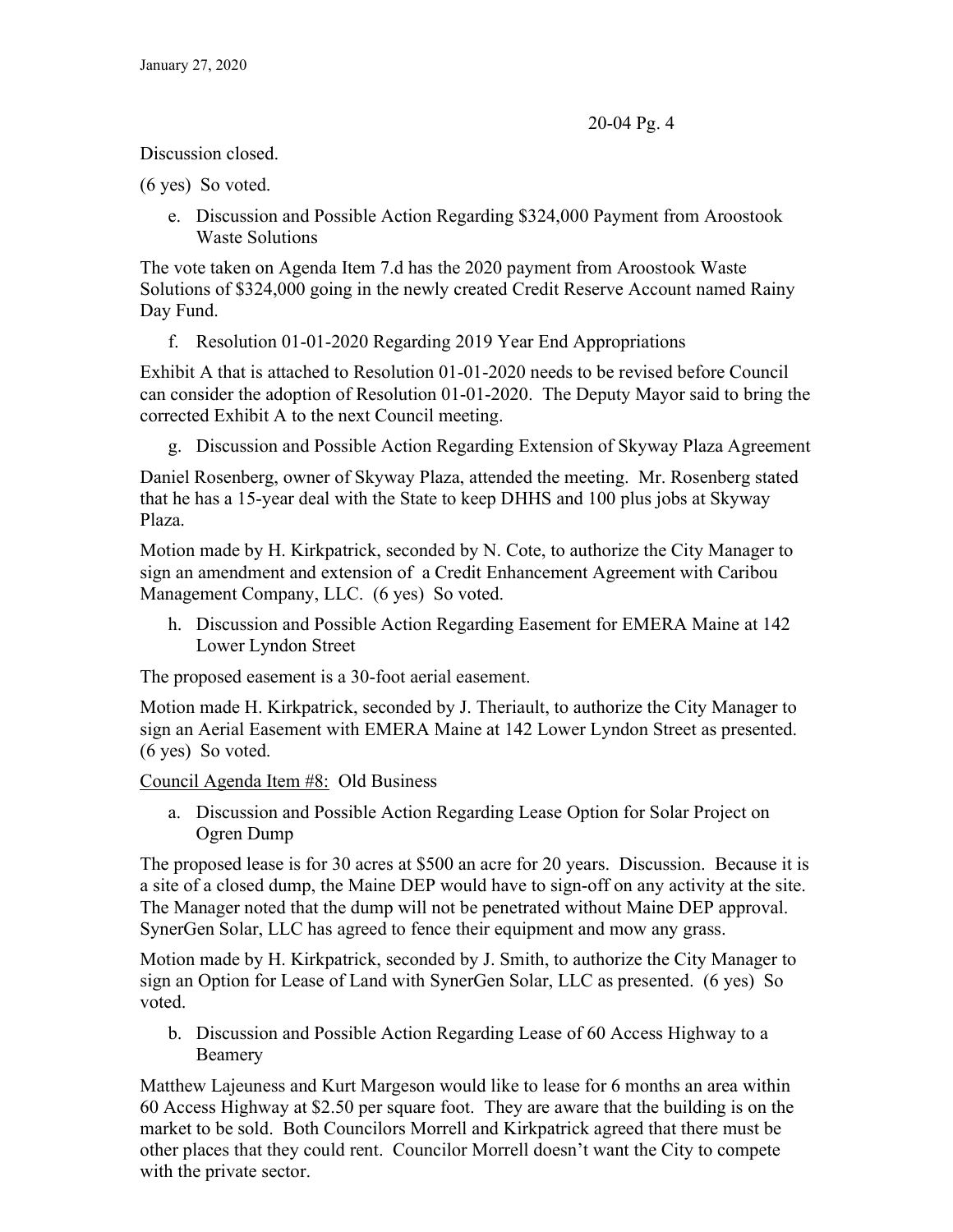Motion made by H. Kirkpatrick, seconded by D. Morrell, to table until the next Council meeting any action regarding lease of 60 Access Highway to a Beamery. (6 yes). So voted.

c. Discussion and Possible Action Regarding 2020 Council Priority Projects

Not all of the Council members have turned in their completed ranking of 2020 Council Priority Projects.

By Council consensus it was tabled until the next meeting.

d. Discussion Regarding Employee Wage and Classification Policy

The City Manager reviewed his Non-Union Wage & Classification System Update Council Memo dated January 22, 2020. In the Manager's opinion, there is a conflict between the adopted Charter and Ordinances regarding how to determine staff wages. With the Charter indicating a "basis of merit and fitness" and that the City is to have a "classification of all positions". Chapter 2 of the City's Code Book provides that the City is to maintain "a salary schedule for all positions . . . to keep positional salaries at a comparable rate". City Manager prefers a merit based system.

There was a brief discussion about a performance review software. Deputy Mayor Ayer asked to have the Manager's findings emailed to the Council. He stated that he is very much interested in learning more about the software.

Councilor Morrell wants to make sure that wages are based on averages in Aroostook County. Councilor Theriault stated that she isn't in favor of a merit-based system as it is too subjective.

Council Agenda Item #9: Reports and Discussion by Mayor and Council Members

Councilor Morrell:

- Broadcasting of Council Meetings City Manager noted that the PEG station was working tonight with both video and audio, but there was only video on YouTube.
- Personal Property \$1,000 credit City Manager noted that the Tax Assessor has been working on this and has information to come back to the Council when the Council is ready for it.
- Milo Haney's suggestion of Purchase Orders Councilor Morrell suggested that the Council should be working towards a purchase orders system.
- At the next meeting, Chief Susi and Manager Marker to give a five to ten minute presentation on ambulance transfers.

Deputy Mayor Ayer:

• Asked for the YouTube video to be uploaded by Wednesday.

Councilor Kirkpatrick:

 Asked if YouTube and 1301 (Spectrum) could be tested prior to the Council meetings.

Council Agenda Item #10: City Manager's Report

Council asked to have something out to them in the next day or two.